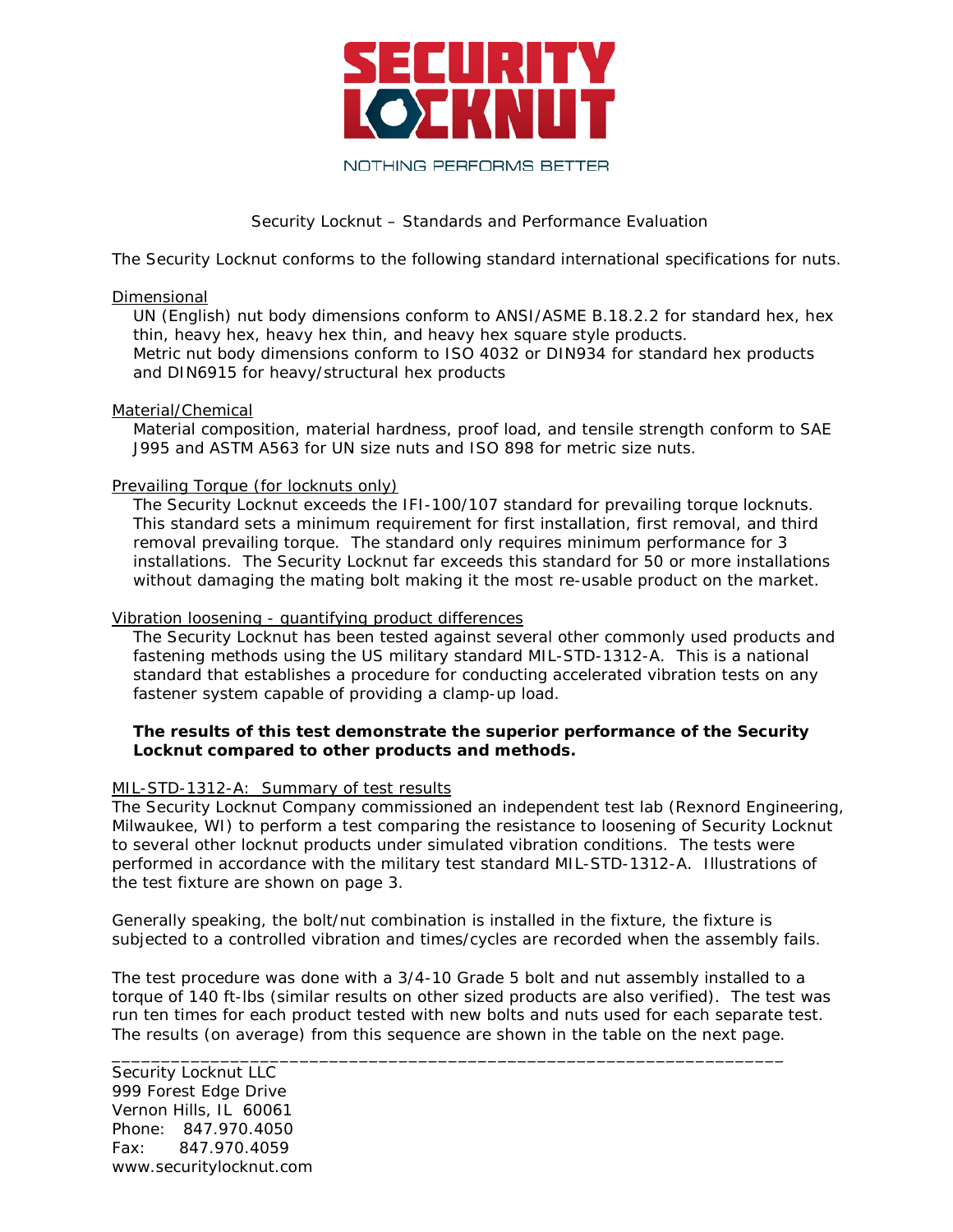

# NOTHING PERFORMS BETTER

| Product                    | Cycles to<br>loosen | Cycles to fall |
|----------------------------|---------------------|----------------|
|                            |                     | completely off |
| Security Locknut           | 55,000              | Never **       |
| Nylon Locknut              | 15,000              | 25,000         |
| Flexloc                    | 8,000               | 22,000         |
| Conical (deformed) Locknut | 2,000               | 6,000          |
| Standard + split washer    | 100                 | 500            |

\*\* Test stopped after 90,000 cycles

Conclusions:

- 1. To ensure a bolted joint stays tight under vibration conditions it is important that the assembly (mating parts, bolt, and nut) are optimally designed and the proper torque is achieved during installation.
- 2. A prevailing torque locknut helps prevent an assembly from loosening.
- 3. The Security Locknut performs better than the other tested prevailing torque locknuts and methods at preventing joint loosening.
- 4. The Security Locknut out performs all other locknuts by staying securely connected the bolt after the initial tension is lost. This has proved to be a significant benefit on installations where complete separation of the nut and bolt would cause machinery down time or a potential safety issue.

Additional Field Testing

In addition to the laboratory testing, the Security Locknut has been field tested in real world applications for more than 40 years in diverse industries including rail track works, mining, crushing and pulverizing, and vibration conveyors.

\_\_\_\_\_\_\_\_\_\_\_\_\_\_\_\_\_\_\_\_\_\_\_\_\_\_\_\_\_\_\_\_\_\_\_\_\_\_\_\_\_\_\_\_\_\_\_\_\_\_\_\_\_\_\_\_\_\_\_\_\_\_\_\_\_\_\_\_